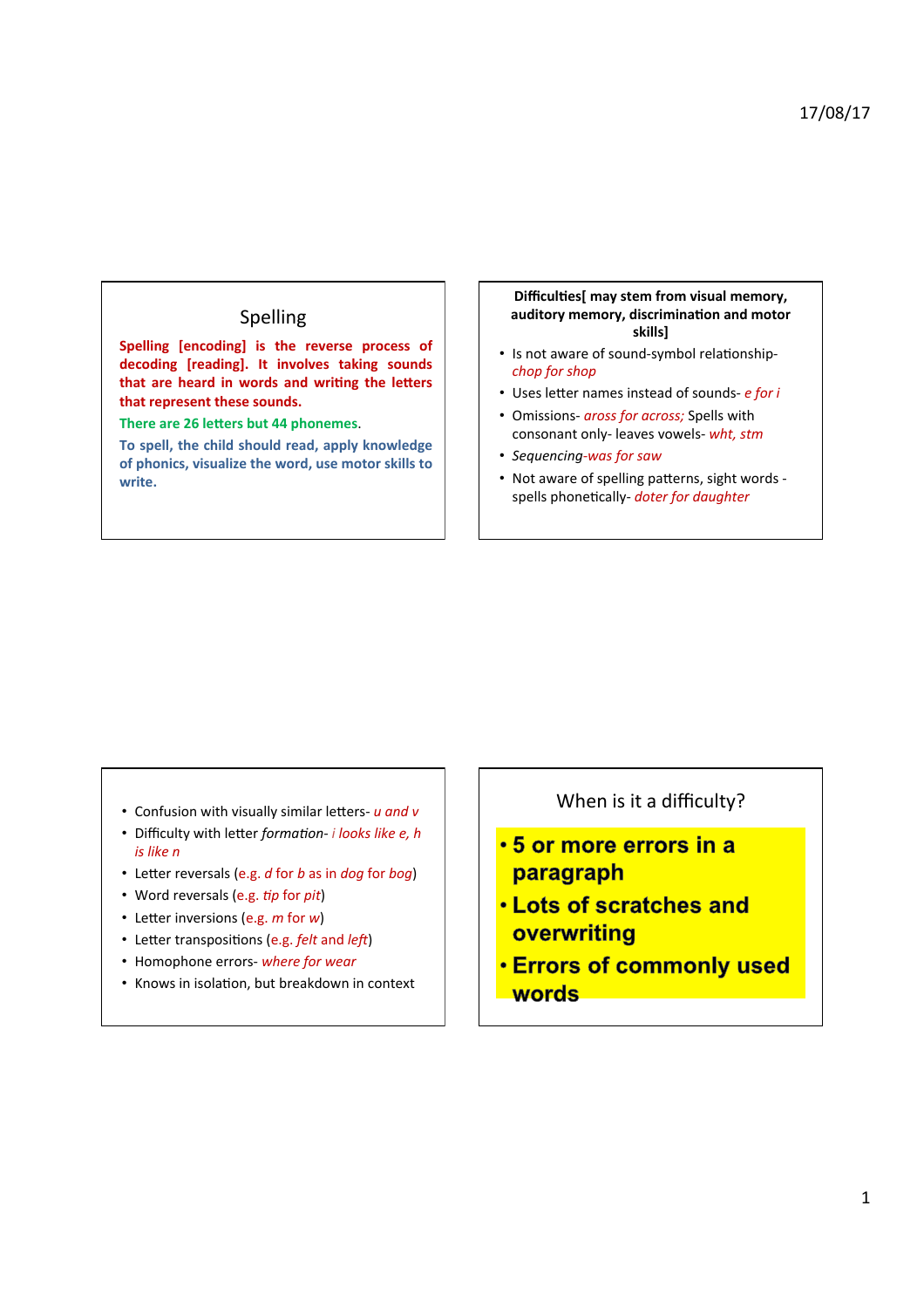## Some Strategies-......

- Use of Elkonin Boxes
- SOS-Simultaneous Oral Spelling
- Use of Configuration Boxes
- Teaching the Spelling Rules and Morphology
- Rhyming with/analogies to known words
- Use pseudo words for practice

Find The Errors

I went two the cinema with to of my friends too see the latest horror film.

Focus on the Vowels



separate

| <b>Look at the Letter Teams</b> |             |     |  |  |
|---------------------------------|-------------|-----|--|--|
| speak                           | speech      |     |  |  |
| boat                            | <b>bone</b> | how |  |  |
|                                 |             |     |  |  |
|                                 |             |     |  |  |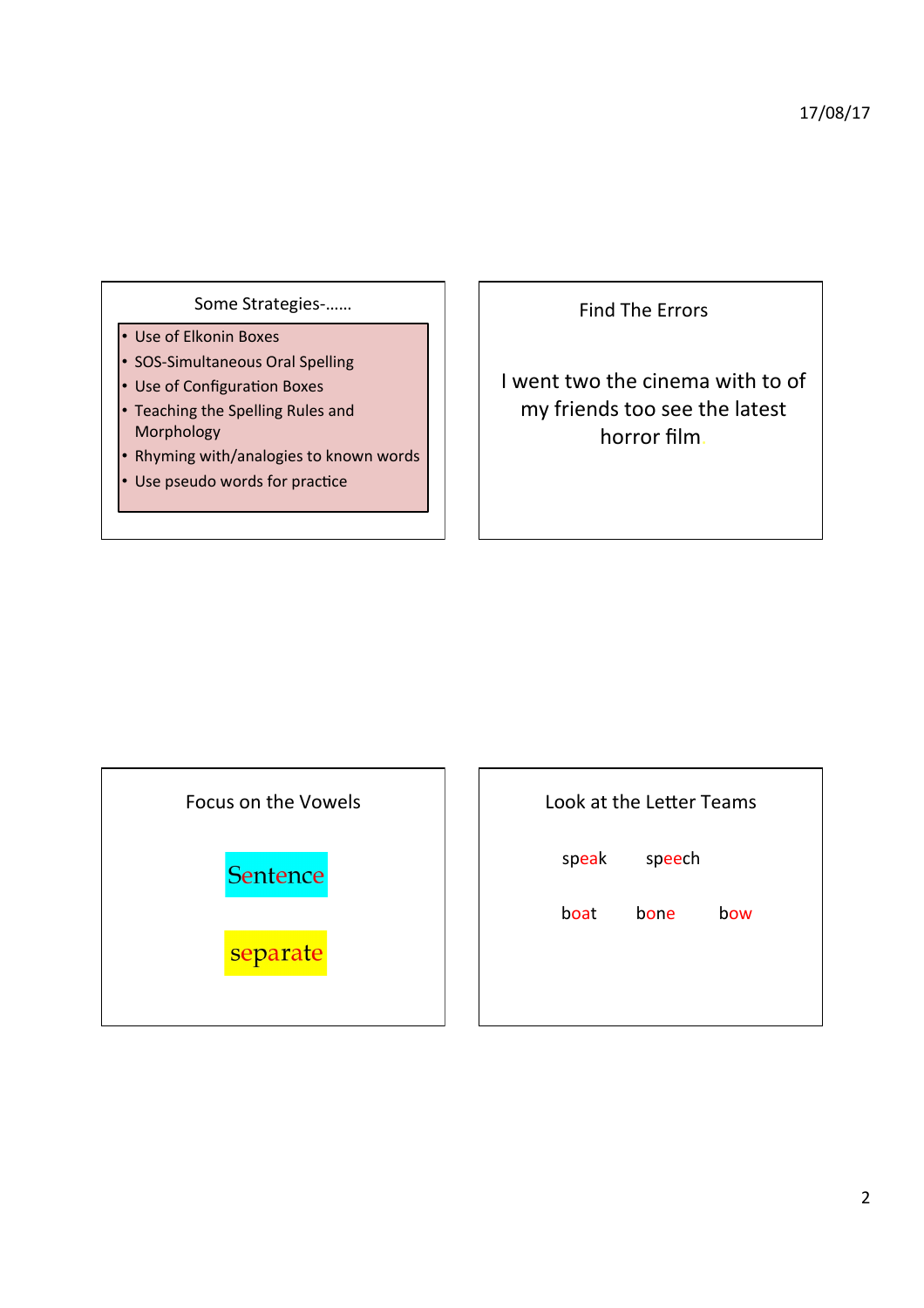

| <b>Visual Memory</b> |          |            |  |  |
|----------------------|----------|------------|--|--|
|                      | Tendency |            |  |  |
| <b>Scissors</b>      |          | Dec-isi-on |  |  |
|                      |          |            |  |  |

## Look for Smaller Words

sign in design eight in weight science in conscience

 MNEMONICS